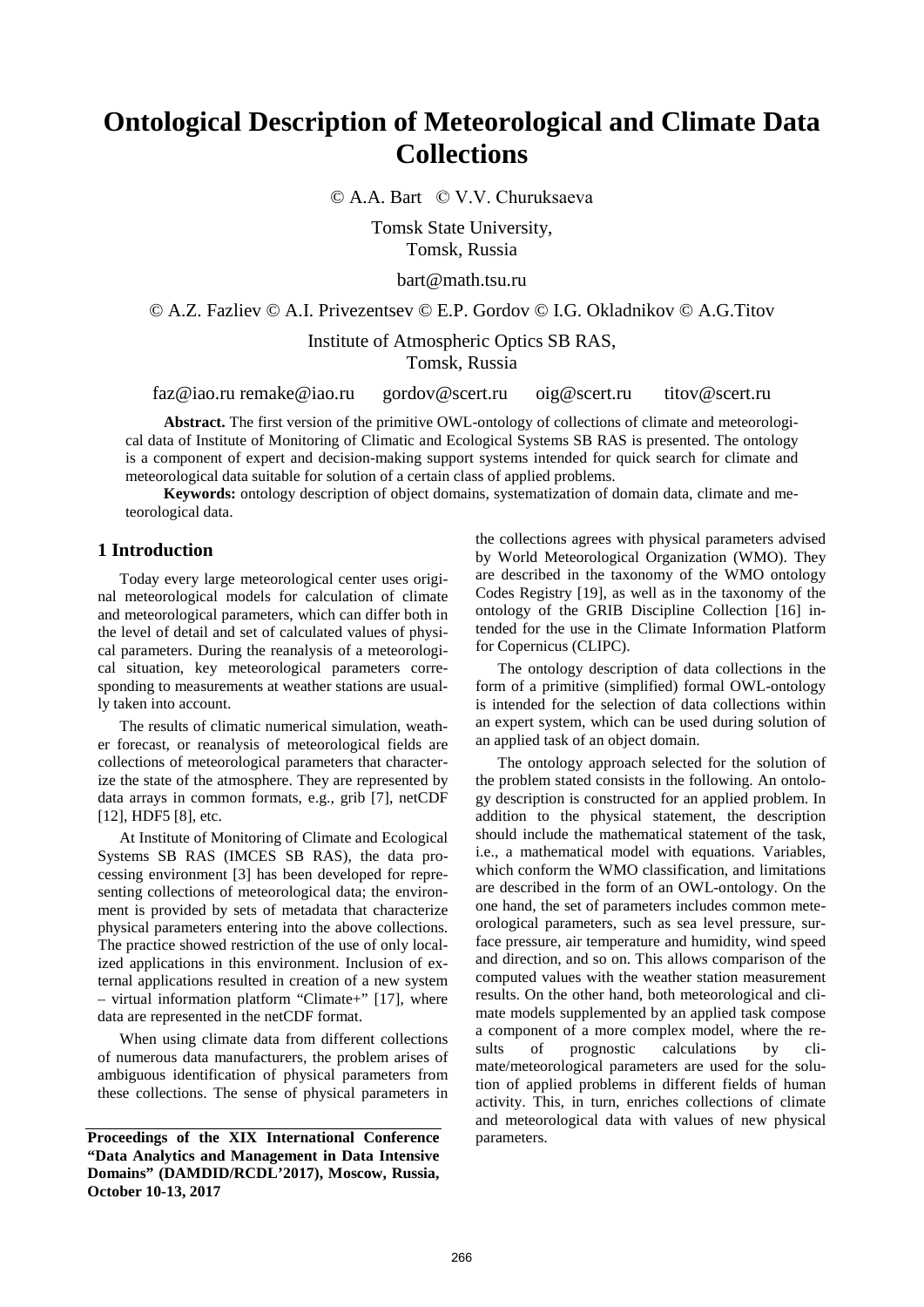### **2 Virtual data processing environment**

Approaches used in the creation of the prototype of a subject virtual data processing environment (VDPS) for the analysis, estimation, and forecast of the impacts of global climate changes on the natural environment and climate of a region were mainly developed during the design of the "Climate" web GDS [4,5]. This sub-ject GDS has been designed with the use of up-to-date information and communication technologies, is based on the conceptions of spatial data infrastructure (SDI) [2, 10], and grounds a software infrastructure for the complex use of geophysical data and information sup-port of integrated multidisciplinary scientific researches in the modern quantitative meteorology. We have se-lected it as a subject component of VDPS for Earth sci-ences. A web geoportal [1, 9] is a single access point to subject spatial data, processing procedures and results [1, 9]. The portal allows a user to search for geoinfor-mation resources in metadata catalogues, to form sam-ples of spatial data according to their characteristics (access functionality), and to manage tools and applica-tions for data processing and mapping.

The GDS Web Client [6, 13] is the main tool of the user's desktop. It ensures the fulfillment of OGC re-quirements for web services: spatial data visualization (Web Map Service—WMS), data representation in vec-tor (Web Feature Service— WFS) and bitmap formats (Web Coverage Service— WCS), and their geospatial processing. It provides for the access to collections of climate data and tools for their analysis and visualiza-tion of the results via typical GDS graphical web browser. The Web Client satisfies the general require-ments of INSPIRE standards and allows selection of data set, processing type, geographic region for the analysis of processes, and representation of the pro-cessing results of spatial data sets in the form of WMS/ WFS map layers in bitmap (PNG, JPG, Geo-TIFF), vector (KML, GML, Shape), and binary formats (NetCDF).

Today, the VDPS prototype combines data collec-tions (reanalyses and climate simulation results and weather station measurements) within the unified geo-portal, supports the statistical analysis of archive and required data, and provides access to the WRF and «Planet Simulator» models. In particular, a user can run a VDPS-integrated model, preprocess the results, pro-cess them numerically and analyze, and gain the results in graphical representation. The prototype provides for specialists that participate in a multidisciplinary re-search process prompt tools for integral study of climate and ecological systems on the global and regional scales. With these tools, a user that does not know programming is able of processing and graphically representing multidimensional observation and simulation data in the unified interface with the use of the web browser.

# **3 VDPS prototype capabilities**

Support of the following data sets is built in the prototype: NCEP/NCAR reanalysis, ed. II, JMA/ CRIEPI JRA-25 reanalysis, ECMWF ERA-40 reanalysis,

ECMWF ERA Interim, MRI/JMA APHRODITE's Water Resources Project data, DWD Global Precipitation Climatology Centre data, GMAO Modern Era-Retrospective analysis for Research and Applications (MERRA), reanalysis of the joint Project «Monitoring atmospheric composition and climate (MACC)», NO-AA-CIRES Twentieth Century Global Reanalysis, ver. II, NCEP Climate Forecast System Reanalysis (CFSR), simulation results obtained with the use of global and regional climate and meteorological models. Observation data from weather stations from the territory of the former USSR for the 20th century included in the Post-GIS database are also accessible.

#### **Data processing**

- 1. Statistical characteristics of meteorological parameters: sample mean, variance, excess, median, minimum and maximum, and asymmetry.
- 2. Derived climate parameters: vegetation period duration, sum of effective temperature, Selyaninov hydrothermal coefficient.
- 3. Periodic variations: standard deviation, norms, aberrations, amplitudes of diurnal and annual variations.
- 4. Non-periodic variations: duration and repeatability of atmospheric phenomena with meteorological parameters below or above the limits specified at different time points.

Then a user can either analyze the results or contin-

ue adding new layers on the map. To study the results, the user is provided for a possibility of selecting a geographical region, scaling, getting values from all layers at a point, additionally processing earlier results (e.g., comparison between data from different layers). In addition to the direct analysis of geophysical data, a used can carry out joint researches with other user, share the results, and use proper data collections in the processing. In general, this hardware-software complex provides for distributed access, processing and visualization of large collections of geospatial data with the use of cloud technologies.

The data processing environment "Climate" developed at IMCES SB RAS limits possibilities of users by local software applications. A current task is to extend the environment by external user applications. For this, the corresponding problems should be specified in general. Below we describe one of possible classes of problems connected with decision-making.

# **4 General definition of the problem**

The "Climate+" virtual information platform includes collections of meteorological and climate data. It is intended for the data representation with the use of GIS technologies. Its further development is oriented to providing researchers possibilities of using selected data sets or their parts as input data. Most collections include data related to some (not all) spatiotemporal objects of the Earth; different collections often include different sets of physical parameters. To search for required spatiotemporal objects and their meteorological and clime characteristics, it was necessary to create a corresponding expert system on the basis of a knowledge base on spatial objects of the data collections and their parameters.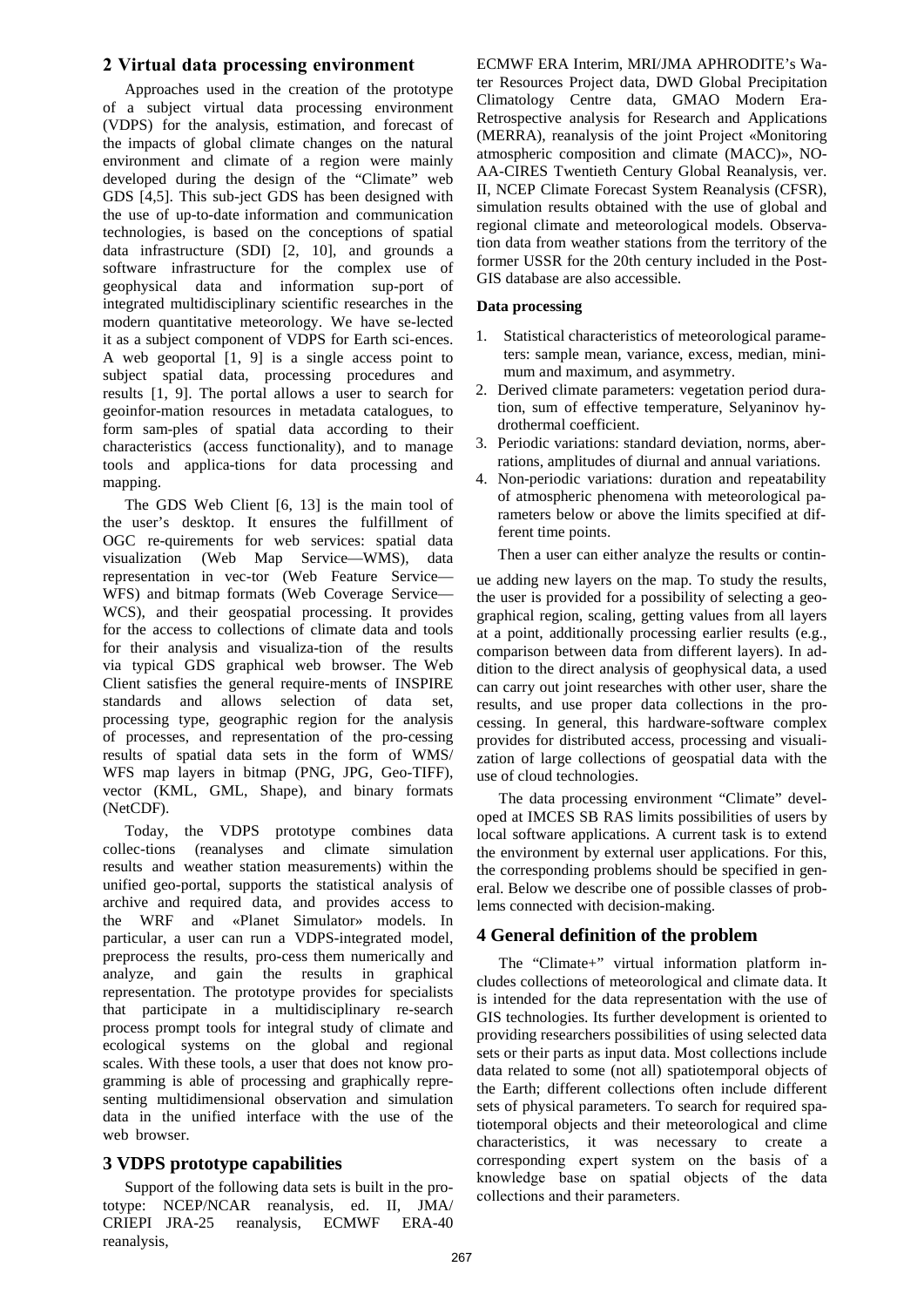

**Figure 1** Simplified block-diagram of "Climate +" platform modification

Figure 1 shows a simplified block-diagram which is a basis of the "Climate +" platform modification. There are three groups of subsystems: meteorological and climate data collections; subsystem for work with knowledge bases (expert system for selecting input data for applied tasks and decision-making support system), and applied tasks with their input and output data. The data representation services are omitted.

In this work, we discuss questions of creation of a knowledge base for the expert system. The main problem which has been solved is substantiation of the reduction problem solution [20] or, in other words, construction of typical individuals of an OWL-ontology that characterize properties of spatiotemporal objects from the collections. The development of the conceptual part of the ontology (T- and R-box) is connected in our solution with classification of meteorological and climate parameters and is briefly described below.

#### **5 Taxonomy of meteorological parameters**

The OWL DL language [14] is used for the ontology description of the domain that generalizes, in particular, related spatiotemporal objects. These objects can be an air layer over a bounded territory, upper soil layer on this territory, or, in more specific cases, forests, fields, or long roads. There are physical and chemical processes connected with the objects; they are described by numerical models and used in calculations. Input values of the physical parameters are required for the calculations. The processes under study can relate to different temporal and spatial scales and be described on different levels of detail. Let us note that coupling of several mathematical models requires knowledge of sets of input and output parameters and their spatiotemporal characteristics.

The taxonomy of physical parameters allows forming sets of properties of spatiotemporal objects of a domain for solution of specific applied tasks. This taxonomy is used in the OWL-ontology for T-box construction.

When developing the decision-making support sys-

tem on the basis of both meteorological and climate data, the parameters should be matched. Therefore, the WMO classification in version [11] is included in the ontology. This matching allows describing applied tasks of the domain in common terms.

There are climatic and meteorological resources [16, 19] that use the WMO classification of names of meteoparameters for the GRIB format for data storage [7]. First of all, WMO Codes Registry created for the aviation with the aim of supporting data exchange in the AvXML format; it is based on RDF and SKOS recommendation.

In our OWL-ontology of climate information resources, we created classes and individuals that correspond to names of meteorological parameters, e.g., the Meteorological\_Products class and subclasses, according to [11]. In the primitive OWL-ontology of climate information resources described below, classes and individuals are created that correspond to names of meteorological parameters according to [11]. Individuals that unambiguously characterize physical parameters by their name [11] have been created in each subclass Thermodynamic Stability category, Atmospheric Chemical Constituents category, Electrodynamics category, Mass category, Longwave\_radiation\_category, Temperature\_category, Short-wave radiation category, Aerosols category, Moisture\_category, Radiology\_Imagery\_category, Momentum\_category, Trace\_Gases\_category, Cloud\_category, and Physical\_Atmospheric\_category.

For the INMCM4 collection, which corresponds to output data of the INMCM4 climate model of general atmospheric and ocean circulation [18], classes and subclasses were created corresponding to model variables. These classes agree to the corresponding WMO classes.

# **6 Primitive ontology of "Climate+" platform data**

The OWL DL developed and formalized ontology of climate information resources describes the current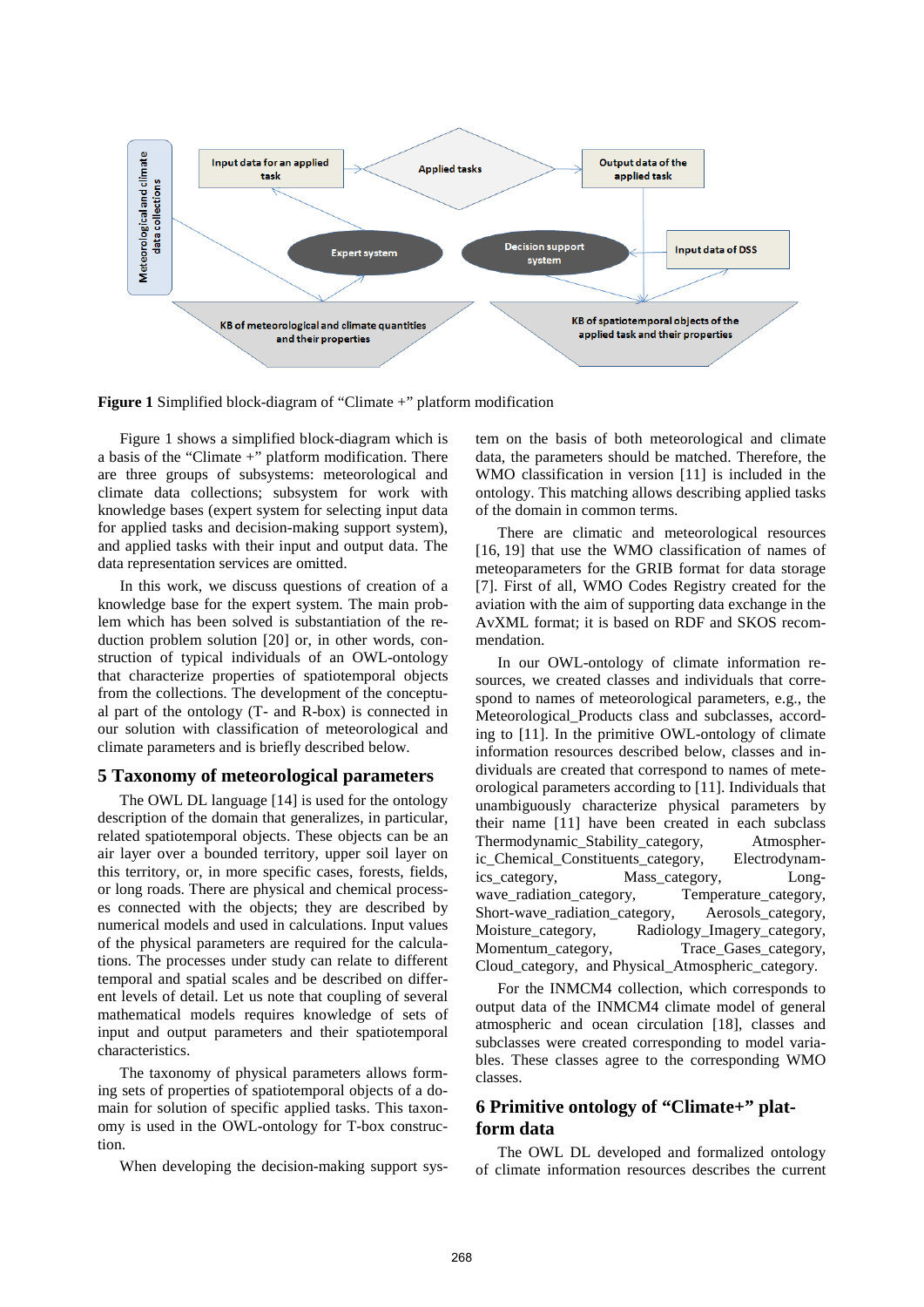state of collections of data arrays of the data processing environment as one of the main Russian information resources on climate data. Numerical data are represented by data arrays that are stored in netCDF files. The data arrays are grouped in data sets. All data arrays in a set should: (a) be received at one temporal or spatial grid; (b) cover the same time interval; (c) be received under the same simulation or observation conditions (if possible); (d) be represented by a set of netCDF files, which include the same physical parameters. The data sets are grouped in data collections. A data collection is an ensemble of data sets received by an organization within a project, but represented on different spatial or temporal grids or for different model scenarios. In particular, a collection can consists of the only data set.

The basic classes in the OWL-ontology are: Collection, Spatiotemporal\_object, Organization, Data\_set, Data array, Scenario, Spatial resolution, Physical\_quantity, Physical\_quantity\_values, Unit, Longitudes\_array, Time\_step, Latitudes\_array, Height\_levels\_array, and Times\_array. The spatiotemporal system is a four-dimensional object determined by arrays of numerical values of longitudes (Longitudes\_array), latitudes (Latitudes\_array), height levels (Height\_levels\_array), and time labels (Times\_array), which are subclasses of the class of the list of values of a physical parameter and, therefore, numerical arrays of one physical parameter (Physical\_quantity) in certain

measurement units (Unit). They can be described by: the number of members of the array of a physical parameter (has number of values), its minimal value (has minimum value) and maximal value (has\_maximum\_value), or by numerical values of the parameter (has\_value). A data array (Data\_array) is an ordered list of numerical values of a physical parameter (Physical\_quantity), as a property of the spatiotemporal system (has\_spatiotemporal\_system), at each 4D point (longitude, latitude, height level, and time) of the spatiotemporal system (Spatiotemporal\_system). In the OWL-ontology, a data array (Data\_array) is a subclass of the class Physical\_quantity\_values and, hence, is a numerical array of values of one physical parameter (Physical\_quantity) in certain measurement units (Unit); it is described by the number of members (has\_number\_of\_values), maximal values (has minimum value) and minimal values (has\_maximum\_value) of the physical parameter. A data array (Data\_array) belongs (has\_data\_array) to a data set (Data\_set), which differs from other data sets by the model scenario (Scenario), spatial resolution (Spatial resolution), time step (Time step), and belonging to one collection (Collection). A data collection (Collection) consists of (has\_data\_set) data sets (Data\_set) and belongs (has\_organization) to one organization (Organization). The OWL properties of the climate data ontology are represented in Tables 1 and 2.

|  |  |  |  |  | Table 1 Object properties of the ontology of climate information resources |
|--|--|--|--|--|----------------------------------------------------------------------------|
|  |  |  |  |  |                                                                            |

| Domain                   | <b>Object Property</b>    | Range                 | id              |
|--------------------------|---------------------------|-----------------------|-----------------|
| Collection               | has_organization          | Organization          | 001             |
| Collection               | has_data_set              | Data_set              | 002             |
| Data_set                 | has_scenario              | Scenario              | 003             |
| Data_set                 | has_spatial_resolution    | Spatial_resolution    | 004             |
| Data_set                 | has_time_step             | Time_step             | 005             |
| Data_set                 | has_data_array            | Data_array            | 006             |
| Physical_quantity_values | has_physical_quantity     | Physical_quantity     | 007             |
| Physical_quantity_values | has_unit                  | Unit                  | 008             |
| Data_array               | has_spatiotemporal_object | Spatiotemporal_object | 009             |
| Spatiotemporal_object    | has_longitudes_array      | Longitudes_array      | 010             |
| Spatiotemporal_object    | has_latitudes_array       | Latitudes_array       | 011             |
| Spatiotemporal_object    | has_height_levels_array   | Height_levels_array   | 0 <sub>12</sub> |
| Spatiotemporal_object    | hat_times_array           | Times_array           | 0 <sub>13</sub> |

Definitions of object properties are given in first three rows of Table 1; their unique identifying properties, in the fourth row; the range of definition (the first row) and range of values (the third row) are specified for each property. Definition of the data array properties are given in the first three rows of Table 2; unique identifying properties are given in the fourth row. The range of definition (the first row) and range of values (the third row) are specified for each property from the second row.

|  |  |  | Table 2 Data type properties in the ontology of climate information resources |
|--|--|--|-------------------------------------------------------------------------------|
|--|--|--|-------------------------------------------------------------------------------|

| Domain                   | Datatype Property    | Range | 1d              |
|--------------------------|----------------------|-------|-----------------|
| Physical_quantity_values | has_number_of_values | int   | d01             |
| Physical_quantity_values | has minimum_value    | float | d02             |
| Physical_quantity_values | has maximum value    | float | d03             |
| Physical_quantity_values | has value            | float | d <sub>04</sub> |
| Times_array              | has_time_start       | str   | d05             |
| Times_array              | has time end         | str   | d06             |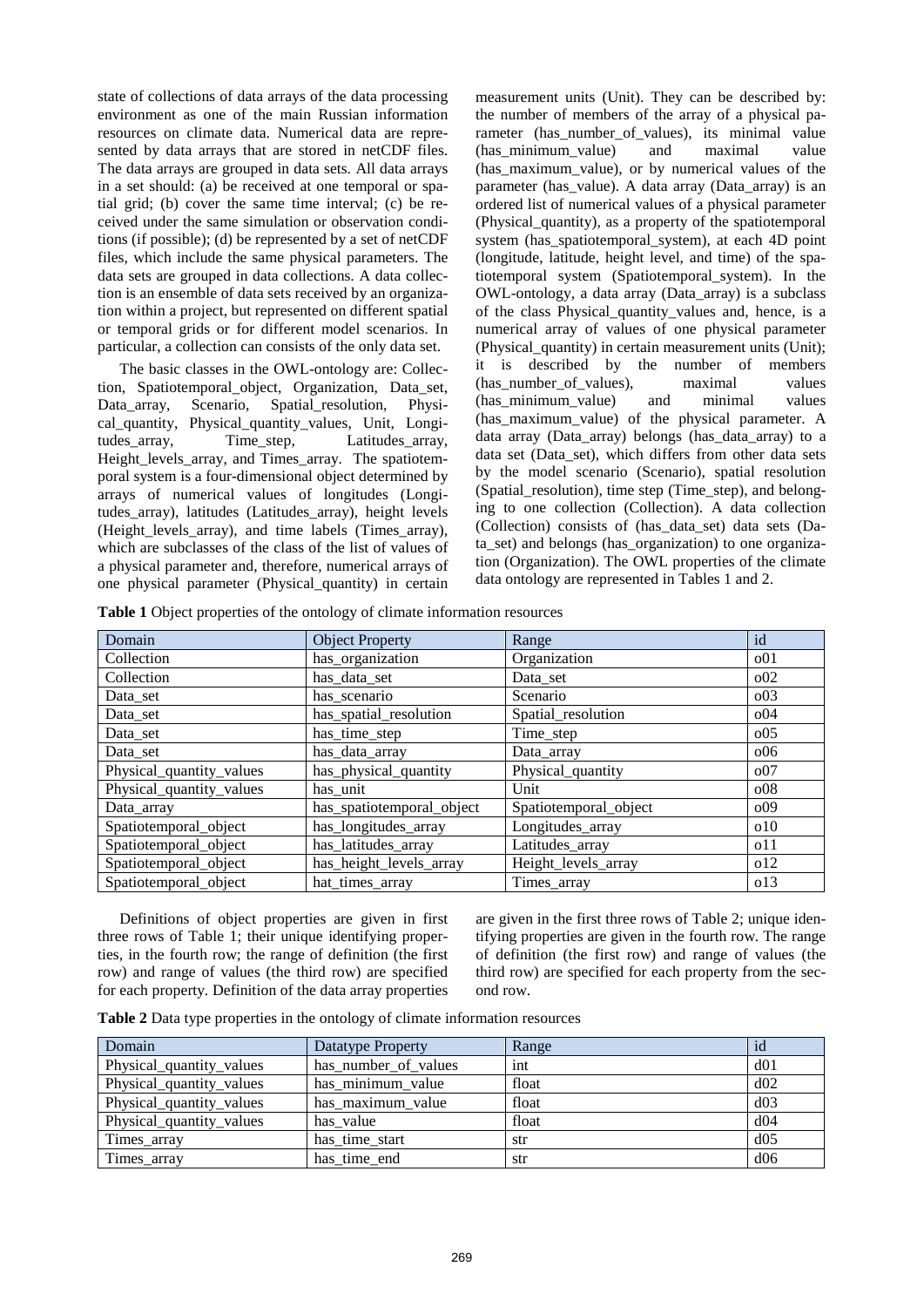

**Figure 2** Simplified representation of individual describing ERAInt data collections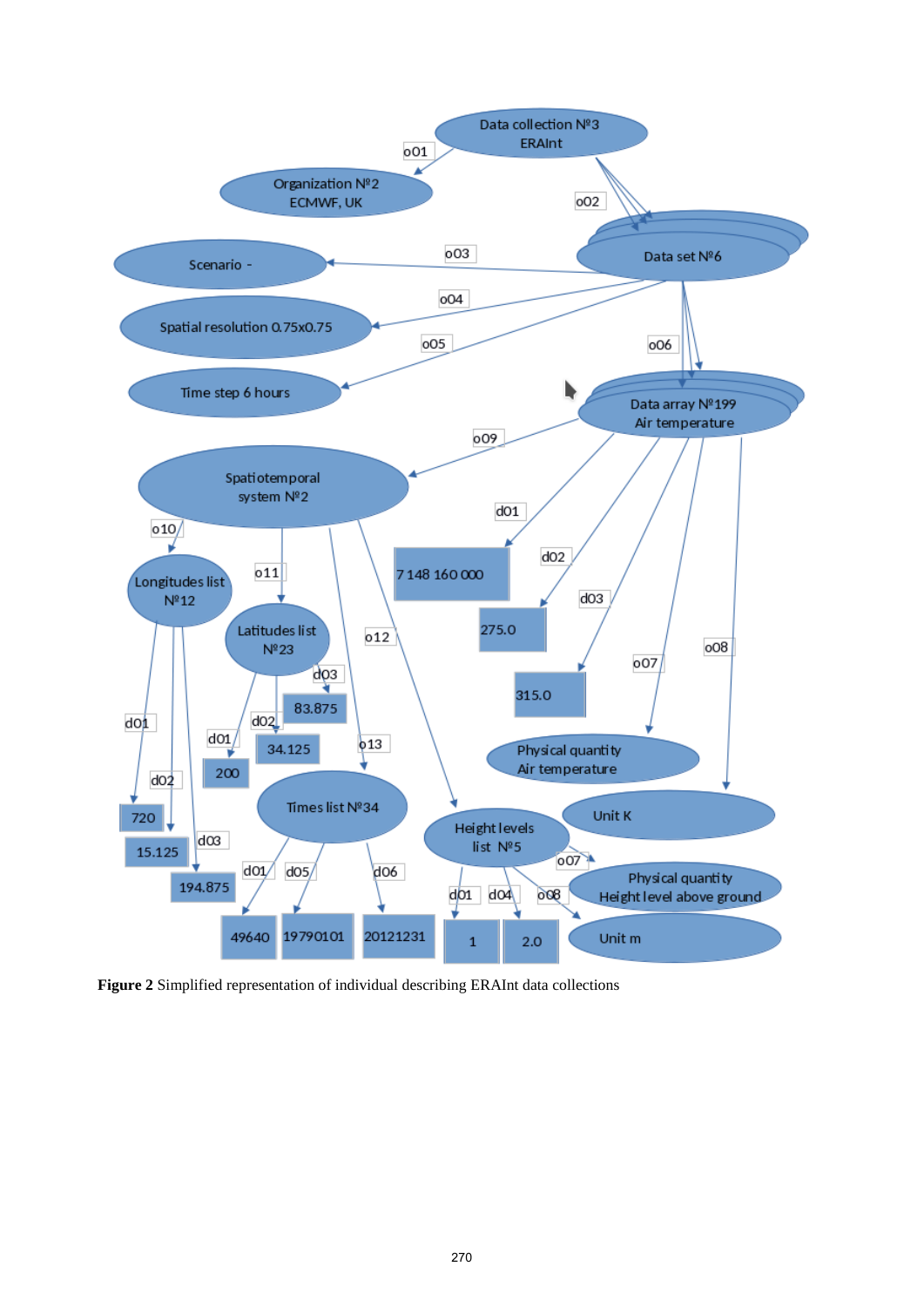Figure 2 exemplifies a simplified individual of the OWL-ontology of climate information resources, used in the description of a ERAInt data collection, within the formal description of RDF resources [15].

Individuals of the OWL-ontology are shown in ovals; literal values are given in rectangles; the arrows show properties with unique identifiers in small rectangles, taken from Tables 1 and 2. Three arrows mean probable property cardinality higher than unity. Three overlapped ovals mean probable number of individuals of the OWL-ontology larger than unity. The individual "Data\_collection" is connected by the property "has\_data\_set" with the individuals "Data\_set", each of which is connected by the property "has data array" with individuals "Data array".

The domain analysis of climate numerical data arrays of the "Climate+" platform, stored as NetCDF files, allows the description of a primitive ontology of climate data of this platform in the OWL DL language. The primitive ontology is a simple and easily extended systematization of information resources required for the further work on the development of the decision-making support system.

To construct the climate data ontology of the "Climate+" platform the software has been developed for the formation of the fact-based block (A-box). An A-box has been formed for the climate data ontology using this software. Facts have been retrieved from the analysis of 80 Tb of climate data from the "Climate+" platform over 13 numerical data collections, which include 36 data sets and 793 data arrays. All the climate data collections include description of 170 spatiotemporal systems and 156 physical parameters that characterize properties of these systems.

#### **7 Conclusions**

The prototype of subject virtual data processing environment has been developed to provide for researchers, specialists, and people that make decisions an access to different geographically distributed and georeferenced resources and climate data processing services via a typical web browser. It includes a geoportal, systems for distributed storage, processing, and providing of spatial data and results of their processing. In particular, it allows the simultaneous analysis of several subject sets of climate data with the use of up-to-date statistical methods and, thus, revealing the impacts of climate changes on ecological processes and human activity. After finishing the work on the prototype, different interactive web tools are to be developed for the profound analysis of climatic variables and their derivatives provided by the subject geoportal.

The developed software is used for processing spatial datasets, including observation and reanalysis data, for the spatiotemporal analysis of recent and probable climate changes, with the special focus on extreme climate phenomena in northern latitudes.

The primitive OWL-ontology of climate and me-

teorological collections of IMCES SB RAS is constructed; it can be used for the search and selection of data for classes of applied problems in coupled decision support systems. The matching of physical parameters of applied tasks with IMCES SB RAS collections is carried out in WMO accepted terms.

#### **8 Acknowledgment**

The authors thank the Russian Science Foundation for the support of this work (developing of webservices and solution of reduction problems) under the grant No16-19-10257. We also thank Russian Foundation for Basic Research (16-07-01028) for the support of work (conceptualization of domains) partially described in the sections 4, 5, 6 of the article.

#### **References**

- [1] Becirspahic, L., Karabegovic, A.: Web Portals for Visualizing and Searching Spatial Data. Inform. Comm. Techn., Electr. and Microelectr. (MIPRO), 2015, 38-th International Convention on, Opatija, pp. 305-311 (2015). doi: 10.1109/MIPRO.2015.7160284
- [2] Frans, J. M., van der Wel: Spatial Data Infrastruc-Ture for Meteorological and Climatic Data. Meteorol. Appls., 12 (1), pp. 7-8 (2005)
- [3] Gordov, E. P., Okladnikov, I. G., Titov, A. G.: Application of Web Mapping Technologies for Development of Information-Computational Systems for Georeferenced Data Analysis, Vestnik NGU, Ser. Information Technologies, 9 (4), pp. 94-102 (2011) (in Russian)
- [4] Gordov, E.P., Lykosov, V.N., Krupchatnikov, V. N., Okladnikov, I. G., Titov, A. G., Shulgina, T. M.: Computational-information Technologies for Monitoring and Modeling of Climate Change and its Consequences. Novosibirsk: Nauka, 199 p. (2013) (in Russian)
- [5] Gordov, E. P., Okladnikov, I. G., Titov, A. G. : Information and Computing Web-system for Interactive Analysis of Georeferenced Climatic Data Sets, Vestnik NGU, Ser. Information Technologies, 14 (1), pp. 13-22 (2016) (in Russian)
- [6] Gordov, E., Shiklomanov, A., Okladnikov, I., Prusevich, A., Titov, A.: Development of Distributed Research Center for analysis of regional climatic and environmental changes, IOP Conf. Series: Earth and Environmental Science, 48, 012033 (2016)
- [7] Guide to the WMO Table Driven Code Form Used for the Representation and Exchange of Regularly Spaced Data In Binary Form: FM 92 GRIB Edition 2. World Meteorological Organization Extranet. 2003. URL: http://www.wmo.int/pages/prog/www/WMOCo des/Guides/GRIB/GRIB2\_062006.pdf